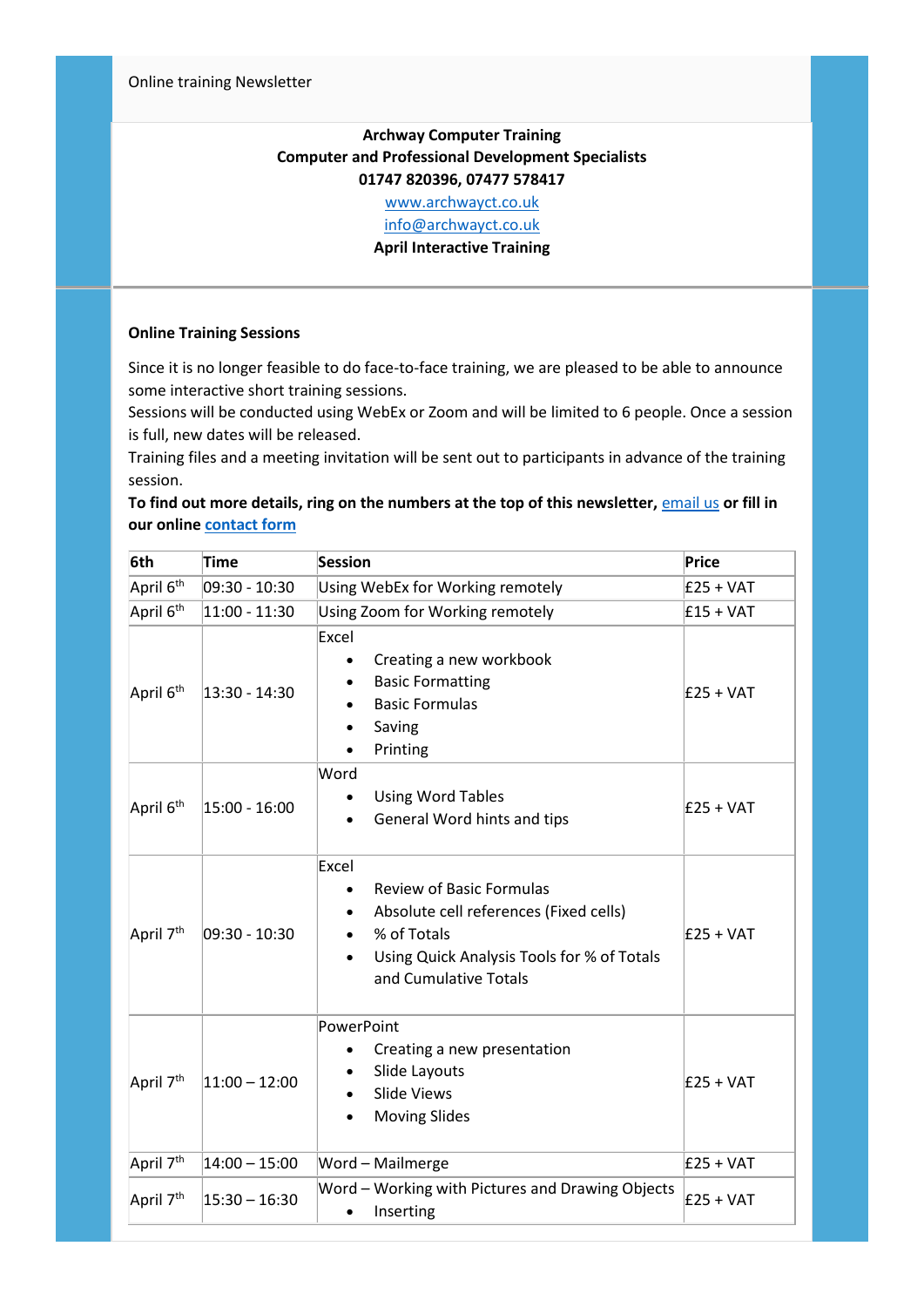|                                                  |                          | <b>Text Wrapping</b>                          |             |
|--------------------------------------------------|--------------------------|-----------------------------------------------|-------------|
|                                                  |                          | Sizing                                        |             |
|                                                  |                          | Effects                                       |             |
|                                                  |                          | Word - Working with Large Documents           |             |
| April 8 <sup>th</sup>                            | $ 09:30 - 10:30 $        | <b>Heading Styles</b>                         | $E25 + VAT$ |
|                                                  |                          | <b>Section Breaks</b>                         |             |
|                                                  |                          | Automating Tables of Contents                 |             |
|                                                  |                          | PowerPoint                                    |             |
|                                                  | $ 11:00 - 12:30$         | <b>Using SmartArt</b><br>$\bullet$            |             |
| April 8 <sup>th</sup>                            |                          | Animating bulleted lists and SmartArt         | $E25 + VAT$ |
|                                                  |                          | <b>Using Drawing Tools</b><br>$\bullet$       |             |
|                                                  |                          | <b>Manipulating Pictures</b>                  |             |
|                                                  | $ 14:00 - 15:00$         | Outlook                                       |             |
|                                                  |                          | <b>Emails - Rules and Alerts</b><br>$\bullet$ |             |
| April 8 <sup>th</sup>                            |                          | Creating a Task from an Email                 | $E25 + VAT$ |
|                                                  |                          | Creating an Appointment from an Email         |             |
|                                                  |                          | <b>Quick Parts</b>                            |             |
|                                                  |                          | <b>Email Templates</b>                        |             |
|                                                  |                          | Word - Collaborating with Others              |             |
|                                                  | $15:30 - 16:30$          | <b>Sharing Documents</b>                      |             |
| April 8 <sup>th</sup>                            |                          | Comments                                      | $E25 + VAT$ |
|                                                  |                          | <b>Track Changes</b>                          |             |
|                                                  |                          | PowerPoint                                    |             |
| April 9 <sup>th</sup>                            | 09:30 - 10:30            | <b>Tables</b>                                 | $E25 + VAT$ |
|                                                  |                          | Charts                                        |             |
|                                                  |                          | Outlook                                       |             |
|                                                  | $ 11:00 - 12:00$         | Calendar<br>$\bullet$                         |             |
| April 9th                                        |                          | <b>Creating Recurring appointments</b>        | $E25 + VAT$ |
|                                                  |                          | Making appointments private<br>$\bullet$      |             |
|                                                  |                          | Using the Scheduling Assistant                |             |
|                                                  |                          | Excel                                         |             |
|                                                  |                          | Sorting<br>$\bullet$                          |             |
| April 9th                                        | $ 13:30 - 14:30$         | Filtering                                     | $E25 + VAT$ |
|                                                  |                          | <b>Conditional Formatting</b>                 |             |
|                                                  |                          | <b>Excel Tables</b>                           |             |
|                                                  |                          | Microsoft Project                             |             |
|                                                  | $ 15:30 - 17:00$         | Working with Tasks                            |             |
| April 9 <sup>th</sup>                            |                          | Creating a Gantt Chart                        | $E30 + VAT$ |
|                                                  |                          | Links, Lags and Leads                         |             |
|                                                  |                          | Microsoft Project                             |             |
| April 14 <sup>th</sup>                           | $ 09:30 - 11:00$         | Creating a resource sheet                     | $E30 + VAT$ |
|                                                  |                          | Assigning resources to tasks                  |             |
|                                                  | April 14th 11:30 - 12:30 | <b>Excel PivotTables</b>                      | $E25 + VAT$ |
| April 14 <sup>th</sup>                           | $14:00 - 15:00$          | <b>Excel Charting</b>                         | $E25 + VAT$ |
|                                                  |                          | Excel                                         |             |
|                                                  |                          |                                               |             |
|                                                  |                          |                                               |             |
|                                                  | $ 09:30 - 10:30$         | Date and Text Functions<br>$\bullet$          | $E25 + VAT$ |
| April 15 <sup>th</sup><br>April 15 <sup>th</sup> | $ 11:00 - 12:00$         | Flash Fill<br>Excel                           |             |